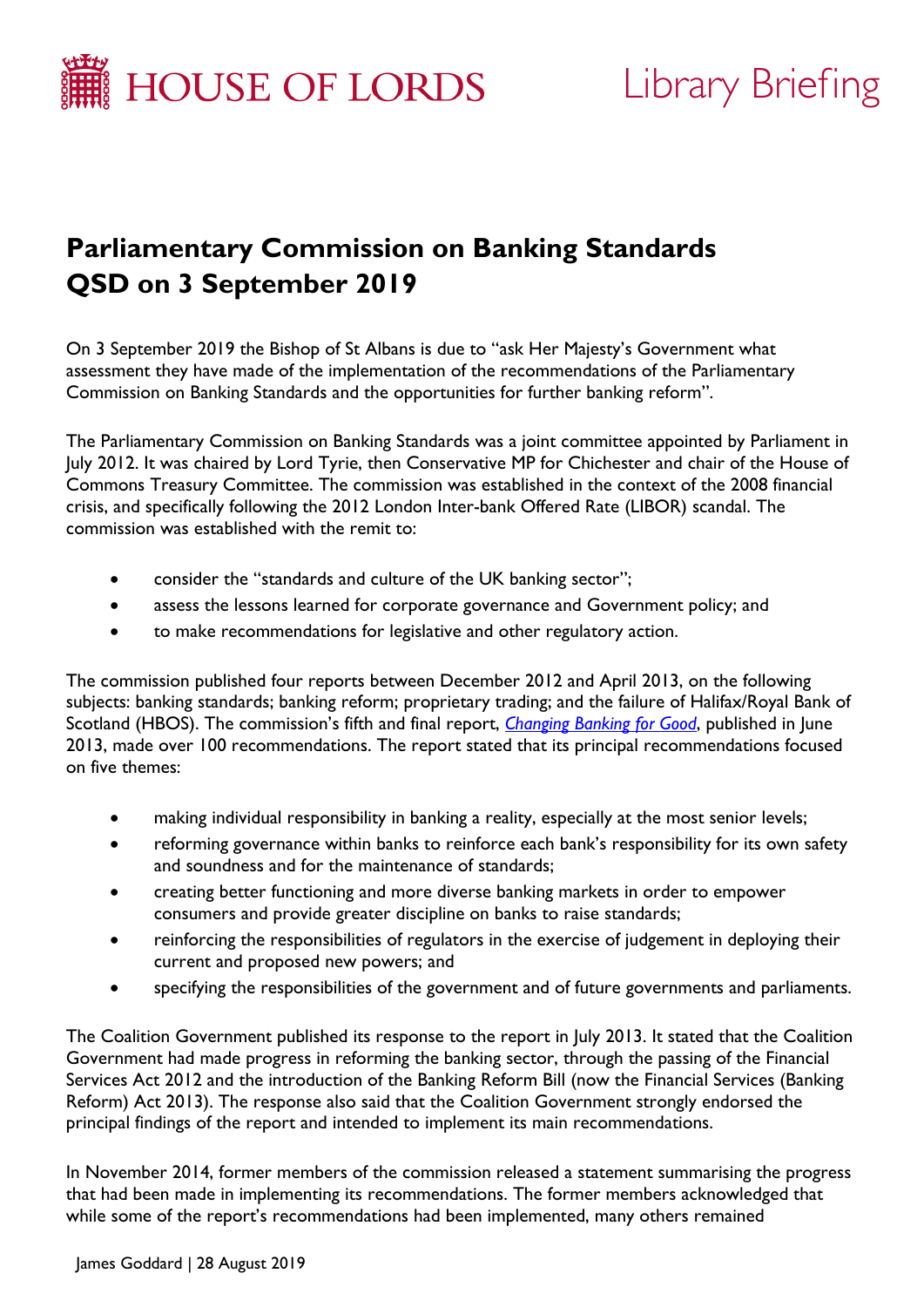"unaddressed". The commissioners stated that it was "essential that the momentum behind our reforms is maintained".

In June 2018, in answer to a parliamentary question on banking standards, Theresa May's Conservative Government stated that it had implemented the "major recommendations" of the commission's report, both through the legislation cited above and by widening the remit of the Prudential Regulation Authority. The Government said that it continued to monitor the impact of those reforms.

# **Key Information**

• Parliamentary Commission on Banking Standards, *[Changing Banking for Good—Volume I:](https://publications.parliament.uk/pa/jt201314/jtselect/jtpcbs/27/27.pdf)  [Summary, and Conclusions and Recommendations](https://publications.parliament.uk/pa/jt201314/jtselect/jtpcbs/27/27.pdf)*, 12 June 2013, HL Paper 27-I of session 2013–14, pp 8–13

*Summary of the commission's report, setting out its recommendations for reform of the banking sector.*

• HM Treasury and Department for Business, Innovation and Skills, *[The Government's Response](https://assets.publishing.service.gov.uk/government/uploads/system/uploads/attachment_data/file/211047/gov_response_to_the_parliamentary_commission_on_banking_standards.pdf)  [to the Parliamentary Commission on Banking Standards](https://assets.publishing.service.gov.uk/government/uploads/system/uploads/attachment_data/file/211047/gov_response_to_the_parliamentary_commission_on_banking_standards.pdf)*, July 2013, Cm 8661, pp 3 and 5–7

*Foreword and introduction of the government's response, summarising the progress made in reforming the banking sector and setting out the government's commitment to implement the commission's recommendations.*

• Parliamentary Commission on Banking Standards, *[Statement by Former Members of the](https://www.parliament.uk/documents/commons-committees/treasury/Statement_by_former_Members_of_PCBS.pdf)  [Parliamentary Commission on Banking Standards](https://www.parliament.uk/documents/commons-committees/treasury/Statement_by_former_Members_of_PCBS.pdf)*, 4 November 2014

*Statement summarising the commissioners' views on the progress made in implementing the commission's recommendations.*

• HM Treasury, ['Government Completes Banking Reforms'](https://www.gov.uk/government/news/government-completes-banking-reforms), 5 March 2015

*Press release reporting the finalising of legislation under the Financial Services (Banking Reform) Act 2013, which implemented key recommendations from the commission's report.*

#### **Parliamentary Debate, Statements and Questions**

- [Debate on 'Banking Sector Failures',](https://hansard.parliament.uk/Commons/2018-07-12/debates/EBD46A4F-CF2C-477F-AF6B-B77E05FAC9CF/BankingSectorFailures) HC *Hansard*, 12 July 2018, cols 389–418WH
- House of Lords, ['Written Question: Banks: Standards'](https://www.parliament.uk/written-questions-answers-statements/written-question/lords/2018-06-14/HL8669), 28 June 2018, HL8669
- [Oral Question on 'Financial Services: Regulation',](https://hansard.parliament.uk/Lords/2017-09-06/debates/AC3BAC34-668D-4387-9688-25216F9C54E8/FinancialServicesRegulation) HL *Hansard*, 6 September 2017, cols 1952–4
- [QSD on 'Parliamentary Commission on Banking Standards',](https://hansard.parliament.uk/Lords/2016-09-08/debates/AC0FD39D-4A7F-4A13-9C37-F5928F89E970/ParliamentaryCommissionOnBankingStandards) HL *Hansard*, 8 September 2016, cols 175–90GC
- House of Lords, ['Written Question: Banks',](https://www.parliament.uk/written-questions-answers-statements/written-question/lords/2015-01-13/HL4103) 27 January 2015, HL4103